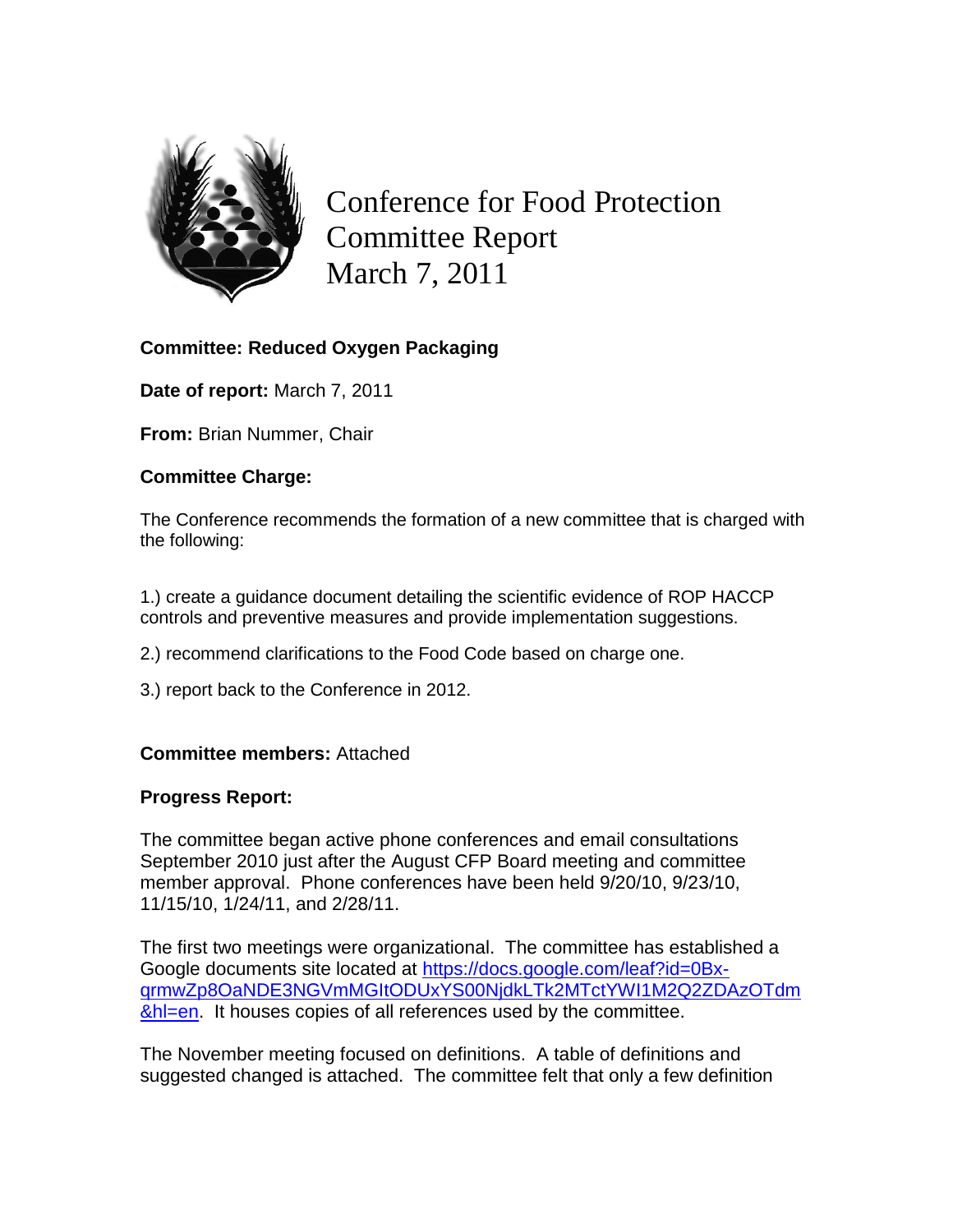changes are needed. One main concept unresolved to date is the definition of "extended storage".

Between the November and January meetings a time/temperature control subcommittee was formed chaired by Don Schaffner. Don reported at the January and February meetings. A summary is attached. Basically, Don has presented Dr. Skinner's (FDA) extensive data on time to toxin production in *C. botulinum*. The data produced the Skinner Larkin model and a clear demarcation is created for time permitted before toxin production at various storage temperatures. Dr. Skinner joined our call in January to update the committee on his model.

After the February meeting, an internet vote was called to approve the safety of a seven day shelf life at 41°F (temperature only control) for all forms of ROP for potentially hazardous foods (vacuum packaging, cook-chill, and sous vide) based on the Skinner Larkin model and LM data as provided by Don Schaffner. The vote also included that the committee should submit a CFP issue to modify the Food Code section 3-502.12 (Reduced Oxygen Packaging Without a Variance, Criteria) regarding the same. The justification for the time and temperature was A) it is safe according to the Skinner Larkin model and B) it matches the date marking portion of the food code for easier operator and regulator understanding. The internet vote was unanimous in favor.

### **Requested Board (or other) actions**

There are two committee requests and three chair requests.

1-The committee is in need of a USDA representative. Various control measures for ROP (e.g. cooking, cooling, LM lethality's, CB lethality's, etc) are established by USDA. A USDA reviewer with knowledge in that area would be helpful to the committee.

2-Karen Reid of Walt Disney World has requested that she be replaced by Dan Goldberg also of Walt Disney. The committee concurs and would like Board approval of the change.

3-The Chair would like to notify the Board that the Retail-foodservice food safety consortium and International Assoc. for Food Protection will be jointly sponsoring a short conference on Reduced Oxygen Packaging at retail. The Conference will be held at the MGM Grand in Las Vegas Sept 20-21, 2011. Details and more formal invitations will come shortly. Please plan to attend. This is directly aimed at retail and foodservice. There will be a separate post meeting ROP HACCP Workshop on Sept 22, 2011.

4-The Chair would like to ask the Board if it is appropriate to provide attendees a CFP Committee update as part of the program (mentioned above). I feel an